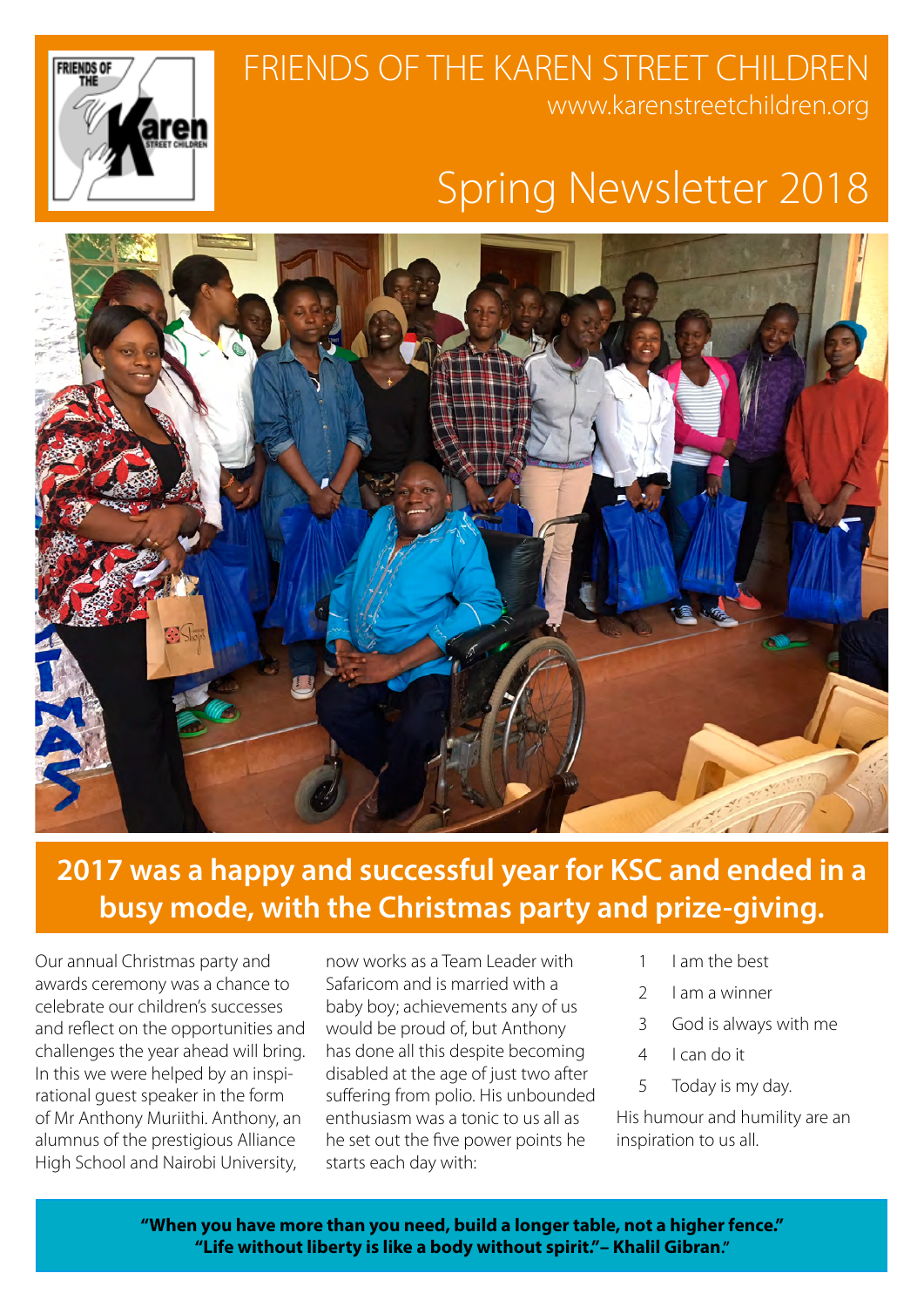#### Spring Newsletter 2018 **Page 2018 Page 2018**



Over twenty years ago a local Karen boys' home closed unexpectedly, leaving its residents to fend for themselves. They gravitated towards the local shops, an area almost unchanged today despite the enormous development that continues around it. It wasn't long before they made their presence felt and the three founders of KSC started the Herculean task of raising funds for their formal schooling; it continues to this day. Now the children are no longer found loitering in the shop-

#### In the beginning…

ping centre, but are selected from local families in dire circumstances.

The charity's aims, though, remain unchanged: educating bright children through secondary and tertiary schooling who would otherwise not have the opportunity. It is life-changing in every sense of the word.

It costs about £750 a year to put a child through secondary school. This includes fees, uniform, text books and an amount for travel, food and

sundries.

The charity only accepts a child if they are able to cover this amount for the full four years. We then endeavour to raise funding for tertiary education, whether that is university or vocational training and have not yet failed to do so.

We'd like to thank all our donors for their continuing support and the difference this makes to children.



#### Great News

#### Joseph Kimani

Joseph Kimani is a bright boy from a deeply impoverished family who did well in school and has now completed a BSc in architecture. Unfortunately he can only work as an architectural technician until he completes a second degree, a Batchelor of Architecture. He has managed to save money for his first term's fees but now we have received some happy news from some generous architects in the UK who are willing to help him with his additional expenses.

We would like to say a special "thank you" to Malcolm Foulkes-Arnold and his architectural friends for raising the money for Joseph to return to college this week.

His smile gets wider and wider.

Click here to see our film of The [Karen Street Children Trust](https://www.youtube.com/watch?v=XfdXqamAEr8)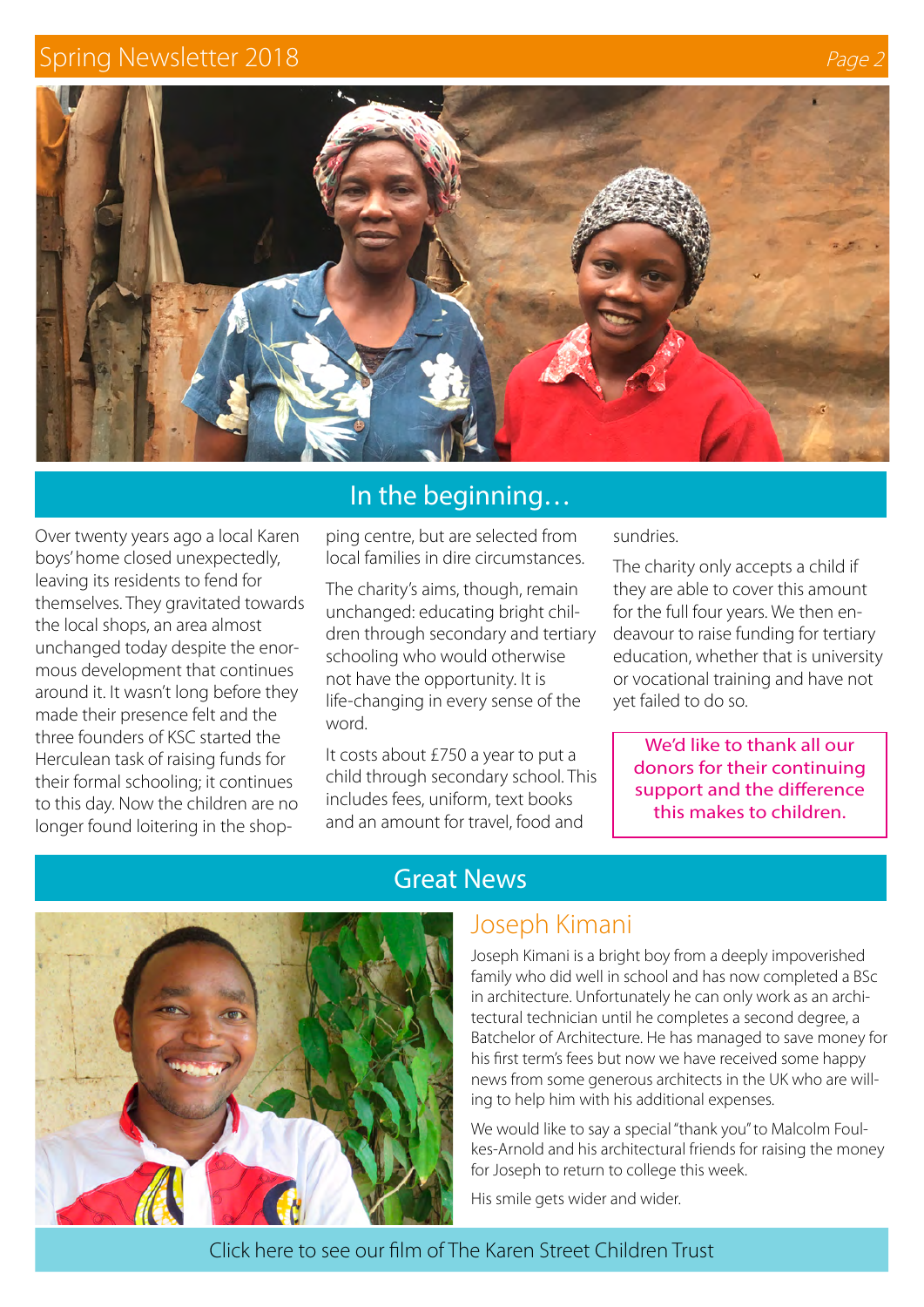#### Spring Newsletter 2018 **Page 3018** And 2018 **Page 3018** And 2018 **Page 3018** And 2018



#### Building a New Life

We would like to say a big "thank you" to Governors' Camp who employ eight of our graduates in their accounts department. Seven are photographed above. Stephen works at one of the camps in the Masai Mara so was not available for the photograph. Michael (second from the left) was our first university graduate and is now Operations Manager for the company. Accountancy is a popular option for studies, but there may be a limit on how many Governors' can employ! All have built a sound foundation for a great future, and several of them now have families of their own. We will end with a comment from the MD of Governors' Camp:

"Without exception these young Kenyans are guided by KSCT and emerge from the desperate situations they start life in as mature and rounded people with a very strong set of core values, an enviable moral compass, and a great start in life. KSCT, as an organization, really does transform the lives of very bright young Kenyans who would not otherwise get opportunities. Governors' Camp is proud to be a supporter of KSCT." *Dominic Grammaticas, Managing Director, Musiara Ltd / Governors' Camp*

#### Let's Get Busy

Christmas provided the opportunity for a lesson in business and making money for the children during their school holiday. Harriette had spotted an opportunity to sell craft items at The Vineyard Church's carol service and set about rallying the children and enthusing them with the idea of a little business venture. She wanted to show the kids what business is really about and get them to understand that they have what it takes to take action and do something. The children were asked to form cooperatives and each group were provided with 500 shillings worth of seed capital, equivalent to about £3.50, then asked to come up with a business plan. The result was three schemes: baking, beading and gardening. Each nominated an MD and a finance director to keep track of funds and off they went.

 The baking group taught themselves to make madazis, a local doughnutlike snack, and lemonade. Once the committee had acted as guinea-pigs



and declared the product delicious, they moved on to cup-cakes. The beading group had the benefit of Dennis' mum, who taught them to bead beautiful bowls and bracelets, as good as you'd find in any local craft market, and the gardening group planted up tins they had painted in bright colours, ingeniously using nail varnish for a flash of colour, with a range of herbs.

On the day the kids set up their stall with all their wares. Once they realized that

standing passively wasn't going to shift their produce, they took their product to market, mingling with trays of lemonade and mandazis. Over three hundred were sold! Business was slower for the other teams, but everyone agreed that the crowd weren't in a souvenir-buying frame of mind – a lesson learnt for next time, and just one of many. Ultimately it was a rewarding experience for all who took part and a great demonstration of helping people to help themselves.